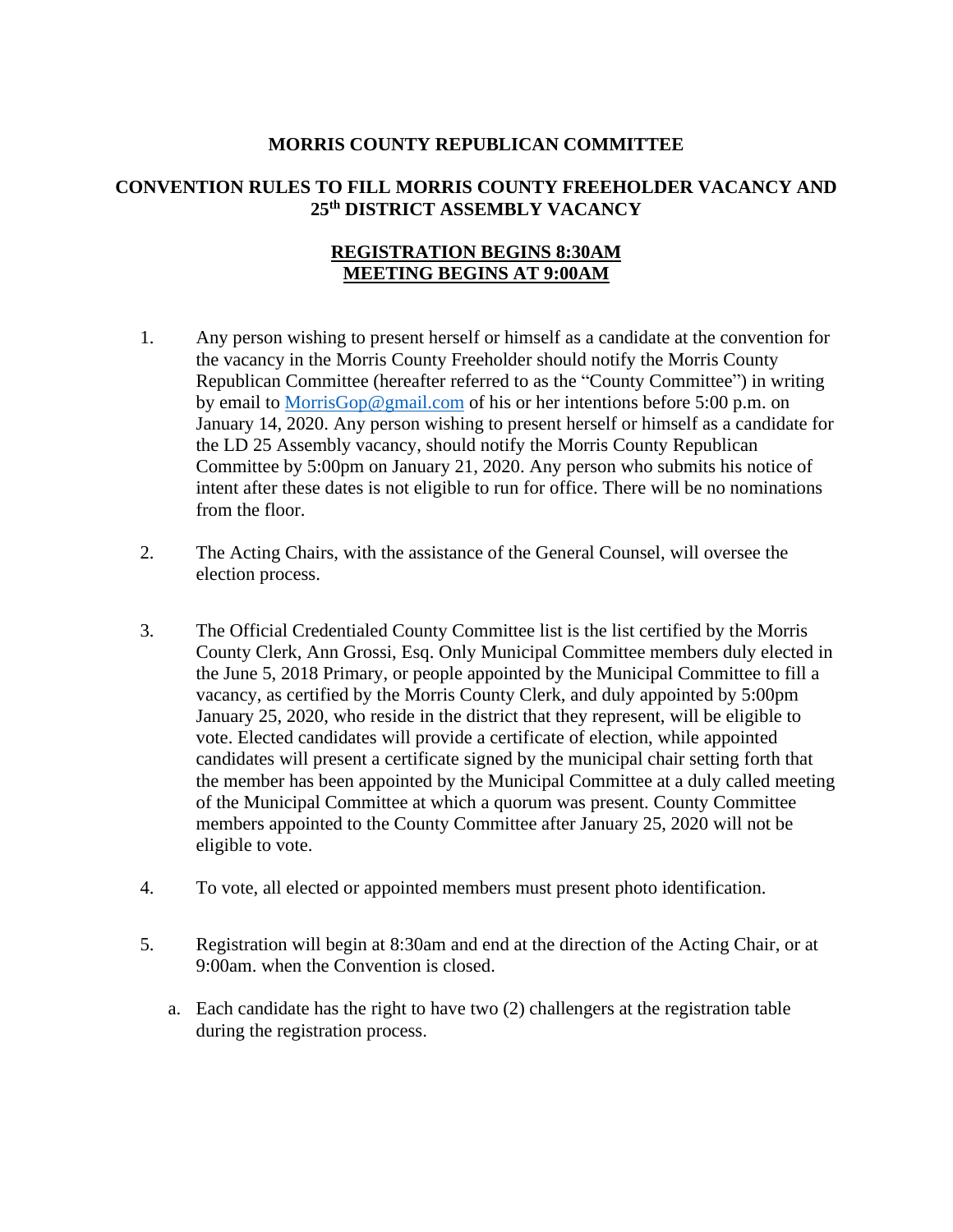- b. In the event of a challenge, the challenger will advise the Acting Chair who will afford the challenger the opportunity to be heard. The Acting Chair and General Counsel will determine if the person is eligible to vote.
- 6. Each properly credentialed County Committee Member will receive two voting slips upon registering, a blue slip for the for the first ballot and a pink slip for the second ballot, in the unlikely event of a tie.
- 7. Voting will take place at the voting machines. The candidates have already agreed upon ballot position.
- 8. Voting for LD 25 Assembly vacancy will be by affirmation and show of hands, based on the fact there is only one person who has expressed interest to run.
- 9. The following rules will pertain to the Freeholder election:
- 10. Each candidate will be nominated by a person of his or her choosing. The person making the nomination shall have the right to speak on the nomination for up to 1 minute. Each candidate will also need to receive a second nomination from the floor. The order of nominations will be the same as ballot position. Nominations will precede candidate acceptance speeches. First and Second Nominations must be from a member of the Morris County Republican Committee.
- 11. Acceptance speeches will be done in accordance with the ballot position. Each candidate will have 3 minutes to address the committee. The order of speaking will be (1) the nominator (2) the nomination from the floor (3) the acceptance speech from the candidate.
- 12. Each candidate will select one person to accompany the Acting Chair, Corresponding Secretary, and General Counsel to receive the results from the voting machines once all voting has been completed.
- 13. If no candidate receives a 50% plus one of the votes on the first vote or in the event of a tie, there will be a second ballot.
- 14. The top two candidates that will participate in the run-off election, or second ballot, will have an opportunity to address the convention for one minute.
- 15. All candidates or their designate will be allowed to inspect the machines after totals are announced.